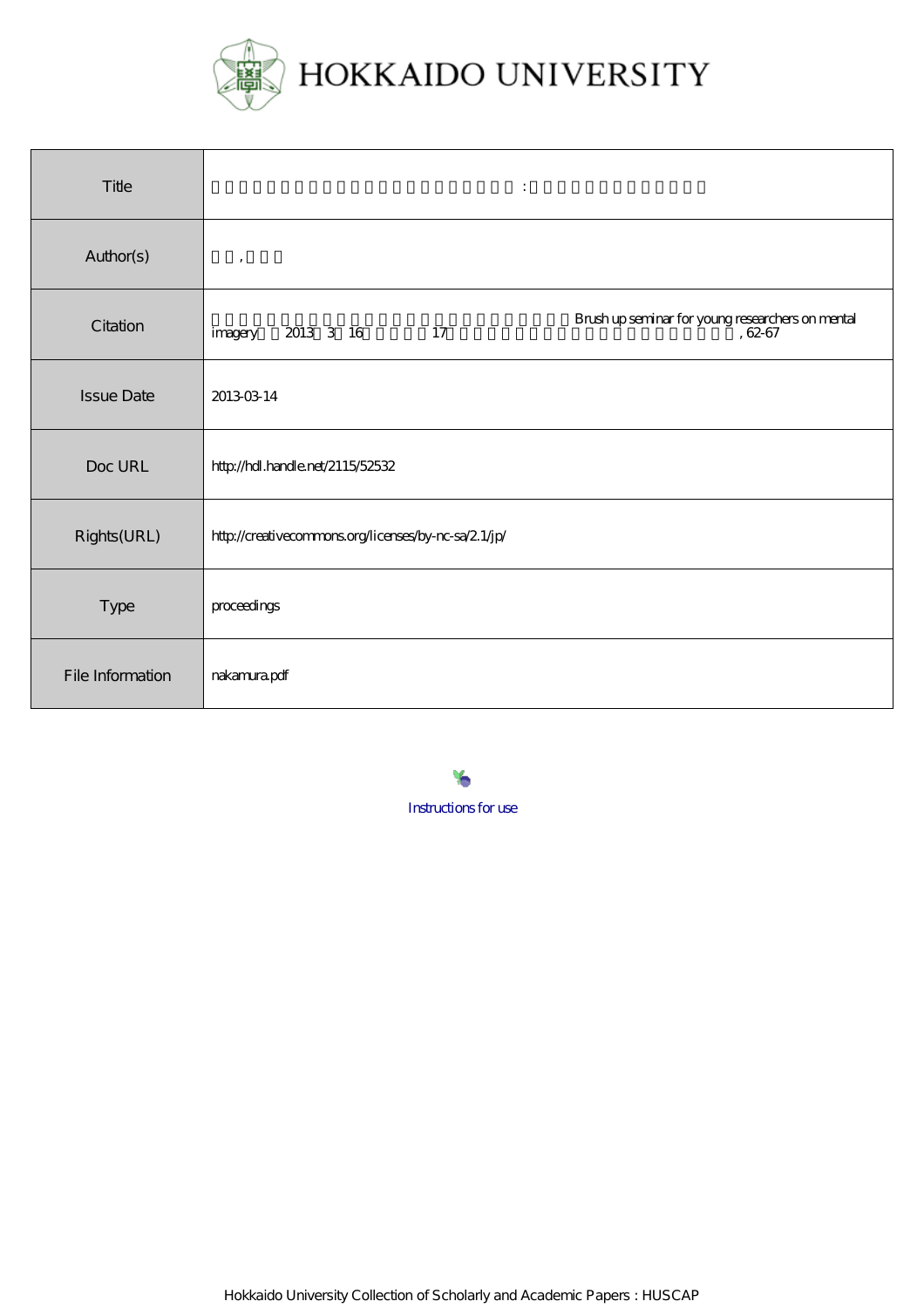# イメージの利用が空間表象の精緻化に及ぼす影響

移動課題を用いた実験的検討 ○中村 真理香 (北海道大学大学院文学研究科) キーワード:空間表象の精緻化過程、イメージの機能、移動経験

# 目 的

新しい場所へ引っ越した当初は周囲の環境がわ からないため、地図を見て移動したり、誰かに連 れられて移動したりする。あるいは地図を参照し たり人に聞くことができない場合、移動の途中で 立ち止まって、どちらの方向へ進めばいいのかを イメージしたり、どの道をたどってどこで曲がっ てというようなことを、いちいち考えながら移動 することもあるだろう。しかし移動経験を積み重 ねることで、地図を見たり、途中で立ち止まって 逐一イメージをしなくてもスムーズに目的地まで 移動でき、ときにはショートカットを使うことも ある。これは移動経験を積み重ねることで、次第 に頭の中にある環境についての知識(以下、空間 表象)が精緻になり、方向や距離といったメトリ ックな特性や経路のつながりが理解されるからで あるといわれている(e.g., Siegel & White, 1975; Cousins, Siegel & Maxwell, 1983; Montello, 1998). 空間表象の獲得過程における先行研究では、空間 表象がどのような情報を元に形成されているのか, あるいはどのような形態で頭の中に形成されてい るのかといったことは調べられている(e.g., Siegel & White, 1975; Ishikawa & Montello, 2006). L $\phi$  L, 移動を行いながら空間表象を精緻化するために、 どのような処理が行われているのかは明らかにさ れていない。それでは、空間表象の精緻化にはど のような処理が関わっているのだろうか。

Lynch (1960)は道を見つける過程において重要 な手がかりは環境のイメージであると述べている。 また、イメージによって、より精緻な表象が獲得 されるといわれている(Iachini, & Ruggiero, 2010; Kosslyn, Ganis, & Thompson, 2001)。このことから, 移動経験によって空間表象が精緻になるためには イメージの利用が関わっているのではないかと考 えられる。もし、イメージが移動場面における空 間表象の精緻化に関与しているならば、空間表象 が十分に精緻化されていないとき、すなわち移動 経験が少ないときほど、イメージが利用されるこ とが予測される。

そうした予測を検証するためには、課題遂行中 にイメージを行っているかどうかを確かめる必要 がある。どのような認知方略、イメージの使用を 行っているのかは、基本的には主観的な質問紙や 内省報告でしか測定できない。そのため、その信 頼性や妥当性に関して疑問を呈されることもある (菱谷, 2012)。近年ではイメージを行っているとき の神経活動を fMRI などの脳イメージング技法を 用いることで調べられてはいるものの、この技法 は寝台に拘束するというような使用条件の制限が ある。したがって、移動場面におけるイメージの 利用を検討するにはこういった技法を使用するこ とができない。同様に、質問紙に関しても、質問 紙に答えながら移動課題を行うことはできないた め、使用することができない。そこで、本研究で はイメージを行っていることを確認する一つの方 法として、移動課題中のプロトコルデータを用い る。移動課題中に考えていることを声に出して話 してもらうことで、単にイメージを行っているか を確認できるだけではなく、イメージを利用して いる状況や、主観的ではあるがイメージの内容に ついても検討することができる。これまでにも, 参加者に内省を求め、その報告から予測される情 報処理過程の一部を検証するような研究が行われ ており、主観的報告とはいえ、イメージの利用を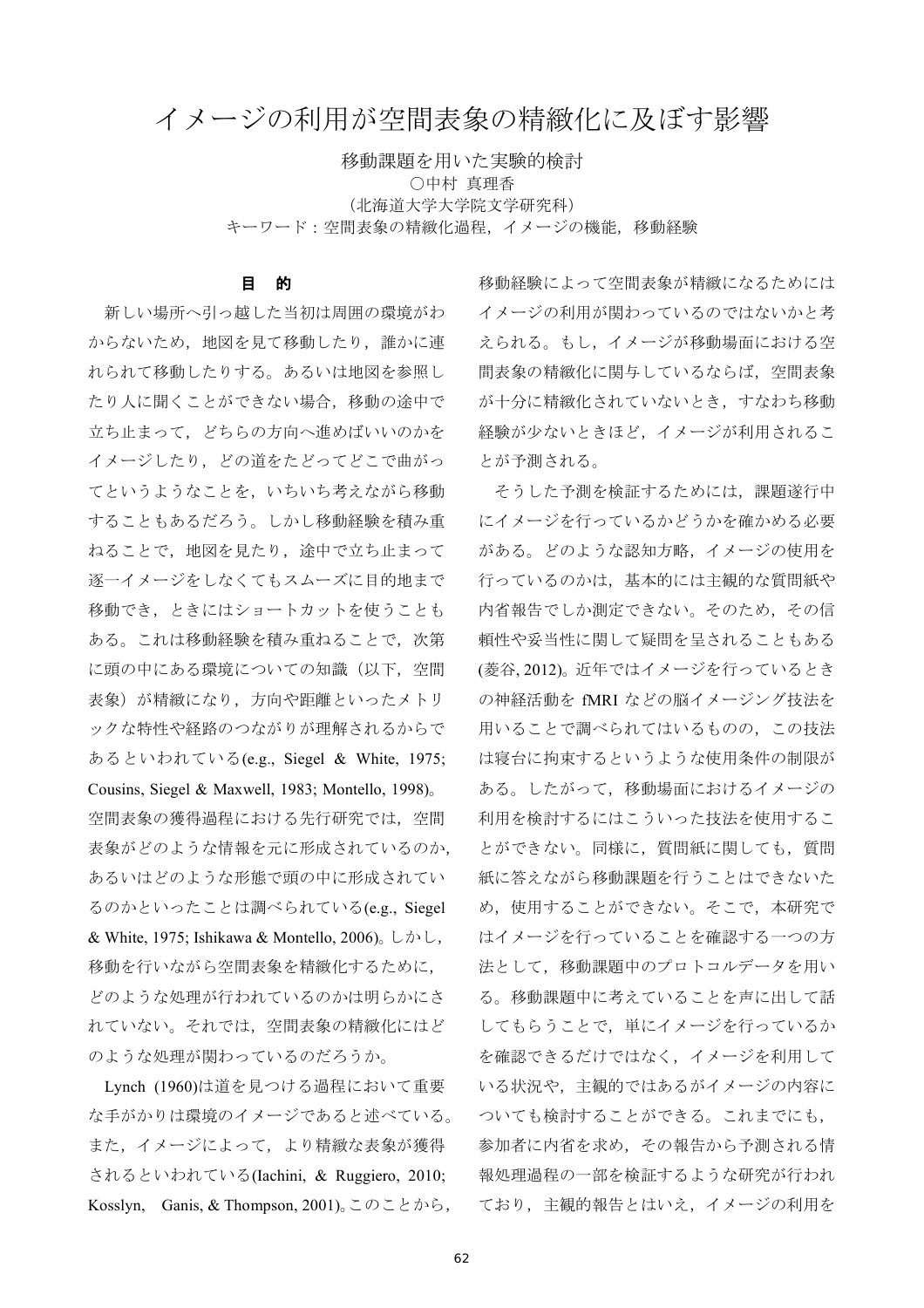検討するうえで、プロトコルデータを用いること は妥当であると考えられる(e.g., 菱谷·山内, 1976; 北村・山内・高戸・安田、2007)。そこで本研究で は、課題中のプロトコルデータを用いて、空間表 象が十分に精緻化されていないときほどイメージ がよく利用されるのかについて検討を行う。

本研究では移動課題として、参加者に一度学習 した環境にあるいくつかの目印までなるべく最短 で移動することを求める。これまでの空間表象の 獲得過程について調べた研究では、学習した経路 をもう一度たどらせる課題や、学習した環境にあ る目印間の距離や方向を評定させる課題,あるい は学習した環境の地図を描かせる課題が用いられ ている(Cousins, Siegel & Maxwell, 1983; Ishikawa & Montello, 2006)。もし学習した経路をもう一度 たどらせるだけの課題を用いれば、この課題は歩 いた経路を記憶するだけで簡単に遂行できてしま うため、空間表象が精緻化されたために課題を遂 行できたのか、記憶力が優れていたために遂行で きたのかを区別することができない。したがって, 空間表象の精緻化過程について検証するためには, 空間表象が精緻に獲得されていなければ遂行でき ないような課題を用いる必要がある。目的地まで なるべく最短で移動することを求める課題は、学 習した経路を覚えているだけでは遂行できず、地 点間の位置関係や経路のつながりについても理解 していなければならない。地点間の位置関係や経 路のつながりは空間表象が精緻化されていなけれ ば理解できないため、この課題は空間表象の精緻 化過程を検討するためには適切な課題であると考 えられる。距離や方向を判断させる課題や地図を 描かせる課題も地点間の位置関係について理解し ていなければ達成できない課題ではあるが、なる べく最短の経路を通って目的地までの移動を求め る課題のほうが生態学的妥当性が高く、実践的な 観点から空間表象の精緻化過程について検討する ことができるであろう。

# 方 法

実験参加者 北海道大学の大学生 30 名 (男性 12 名、女性18名)が実験に参加した。実験を行う前 のスクリーニング調査によって、実験場所に足を 踏み入れたことのない人を参加者として採用した。 材料と課題 北海道大学北方生物圏フィールド科 学センター植物園の一部を実験場所として用いた。 この領域の中から実験者が任意に6つの目印を選 択した。特定の目印から他の目印を見ることはで きなかった。学習経路は6つの目印を1回ずつ通 る経路であった。学習経路の距離は約420メート ルであった。

装置 参加者が移動課題中に発話した内容を記録 するために、OLYNPUS 社製のボイスレコーダー (ボイストレック V-72)を用いた。

手続き 実験課題は個人ごとに行われた。すべて の参加者が学習課題を行った後、移動課題を行っ た。参加者1人が実験をすべて遂行するのに、平 均で約90分かかった。

学習課題では、参加者は実験者の後ろをついて 歩くことで実験場所を学習した。参加者は歩きな がら歩いた経路、目印の場所を覚えるように教示 された。また、それぞれの目印の場所までたどり 着くと、実験者は立ち止まり、参加者に目印の名 称を覚えるように教示した。

移動課題では、参加者は、学習課題で通った経 路は通らなくてもよいので、普段歩くペースでな るべく最短の経路を通って目的地までの移動を行 うように教示された。また、参加者は移動を行い ながらそのときに考えていることを常にマイクに 向かって話す (ex: この経路はさっきも通った, あの目印があるということは○○に繋がっている はずだ)ように求められた。実験者は、参加者が 目的地から遠ざかる方向へ歩いた回数を記録しな がら参加者の後ろをついて歩いた。課題の制限時 間は設けなかったが、参加者が学習領域を超えて 2分以上歩いた場合には、学習領域を超える直前 の地点まで戻し、その地点から再度課題をやり直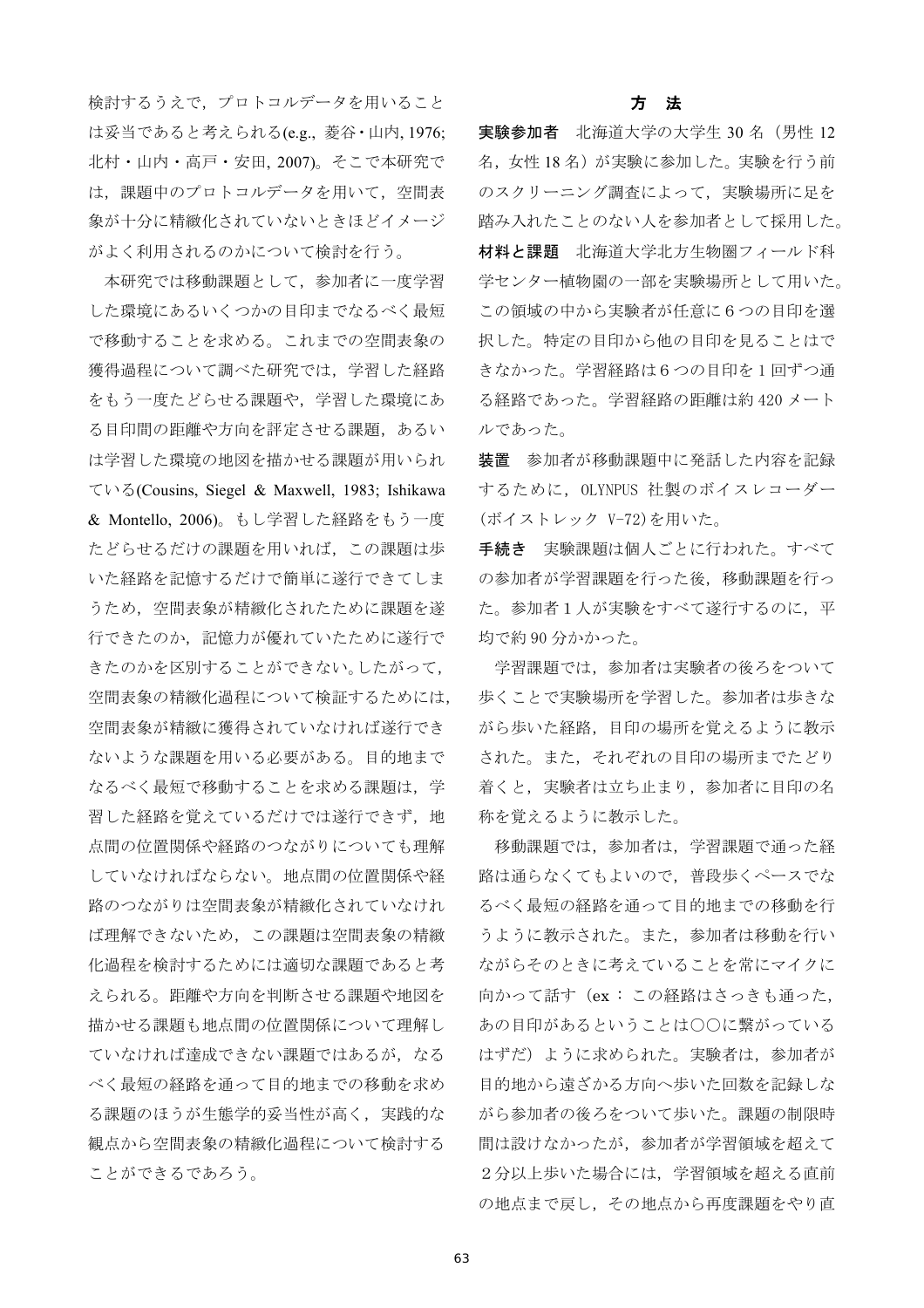# してもらった。

課題は全部で7試行あり、すべての参加者で試行 を行う順番は同一であった。

# 結果

#### 指標

指標は移動成績とイメージ使用率の2つを用い た。

移動成績は参加者が決定点で目的地から遠ざか る方向へ歩いた回数を,選択ミスした回数とした。 移動課題は試行ごとに歩く距離や難易度が異なっ ていたため、以下のように調整を行った。最短経 路で移動を行うようにルートをすべて正しく選択 した場合の1試行あたりのルート選択数をあらか じめ計測し、参加者が正しい選択数より多くルー トを選択した割合を求めた。すなわち,

{(選択ミスした回数-正しい選択回数)/正しい選 択回数 } +1

という式を用いて、それぞれの試行ごとに数値を 算出し、この値を移動成績とした。

イメージ使用率は、移動課題遂行中のすべての プロトコルのうち、イメージを使うことで、どの 経路や方向に進むのかを判断している内容の割合

(以下,イメージ使用率)を個人ごとに算出した。 イメージを利用することで経路や方向を判断をし ている内容は、たとえば、「目印 E はたしかこの 辺にあったはず」や「石柱のところを左に曲がる」 というようなものであった。

イメージ使用率の高低で群分けしたときの各 群のイメージ使用率

試行全体の平均イメージ使用率によって参加者 をイメージ使用率が高い群 15 名とイメージ使用 率が低い群15名の2群に分けた。各群のイメージ 使用率を Table. 1 に示した。課題を行い、移動経 験を重ねるにつれて、イメージ使用率がどのよう に変化しているのかを見るために,全体7試行を, 前半3試行(以下、移動経験の少ない試行)と後 半3試行(以下、移動経験の多い試行)に分けた。

試行全体、移動経験が少ない試行、移動経験が多 い試行それぞれについて、イメージ使用率が高い 群のほうが低い群よりもイメージを使用している のかを確かめるため、片側t検定を行った。なお, 以降の分析ではすべて  $p < .05$ を統計的に有意と 見なした。その結果、試行全体、移動経験が少な いとき、多いときのいずれにおいてもイメージ使 用率が高い群のほうが有意に低い群よりもイメー ジを使用していた(t(28)=6.99, p<.01; t(28)=4.00,  $p<.01$ ;  $t(28)=3.68$ ,  $p<.01$ ).

Table.1 群ごとのイメージ使用率

|                 | 試行全体 | 移動経験少ない 移動経験多い |      |
|-----------------|------|----------------|------|
| イメージ使用率が<br>高い群 | 0.62 | 0.56           | 0.64 |
| イメージ使用率が<br>低い群 | 0.33 | 0.31           | 0.39 |

# 移動成績の高低で群分けしたときの各群の移 動成績

全試行の平均移動成績により、参加者を移動成 績上位群14名と移動成績下位群16名の2群に分 けた。各群の移動成績をTable. 2に示した。移動 成績上位群が試行全体,移動経験の少ない試行, 多い試行のいずれにおいても、移動成績下位群よ りも優れた成績であることを確かめるため、それ ぞれについて片側 t 検定を行った。その結果, 移 動経験の少ない試行、多い試行、試行全体のすべ てにおいて移動成績上位群のほうが有意に下位群 よりも成績が高かった(t(16)=5.75, p<.01;  $t(16)=5.62, p<0.1; t(18)=2.88, p<0.1$ 

Table. 2 群ごとの移動成績

|         | 試行全体 | 移動経験少ない 移動経験多い |      |
|---------|------|----------------|------|
| 移動成績上位群 | 0.40 | 0.10           | 0.15 |
| 移動成績下位群 | 2.10 | 0.92           | 0.41 |

移動成績で群分けしたときのイメージ使用率 空間表象の精緻化度合いによってイメージ使用率 が異なるかどうかを調べるために、イメージ使用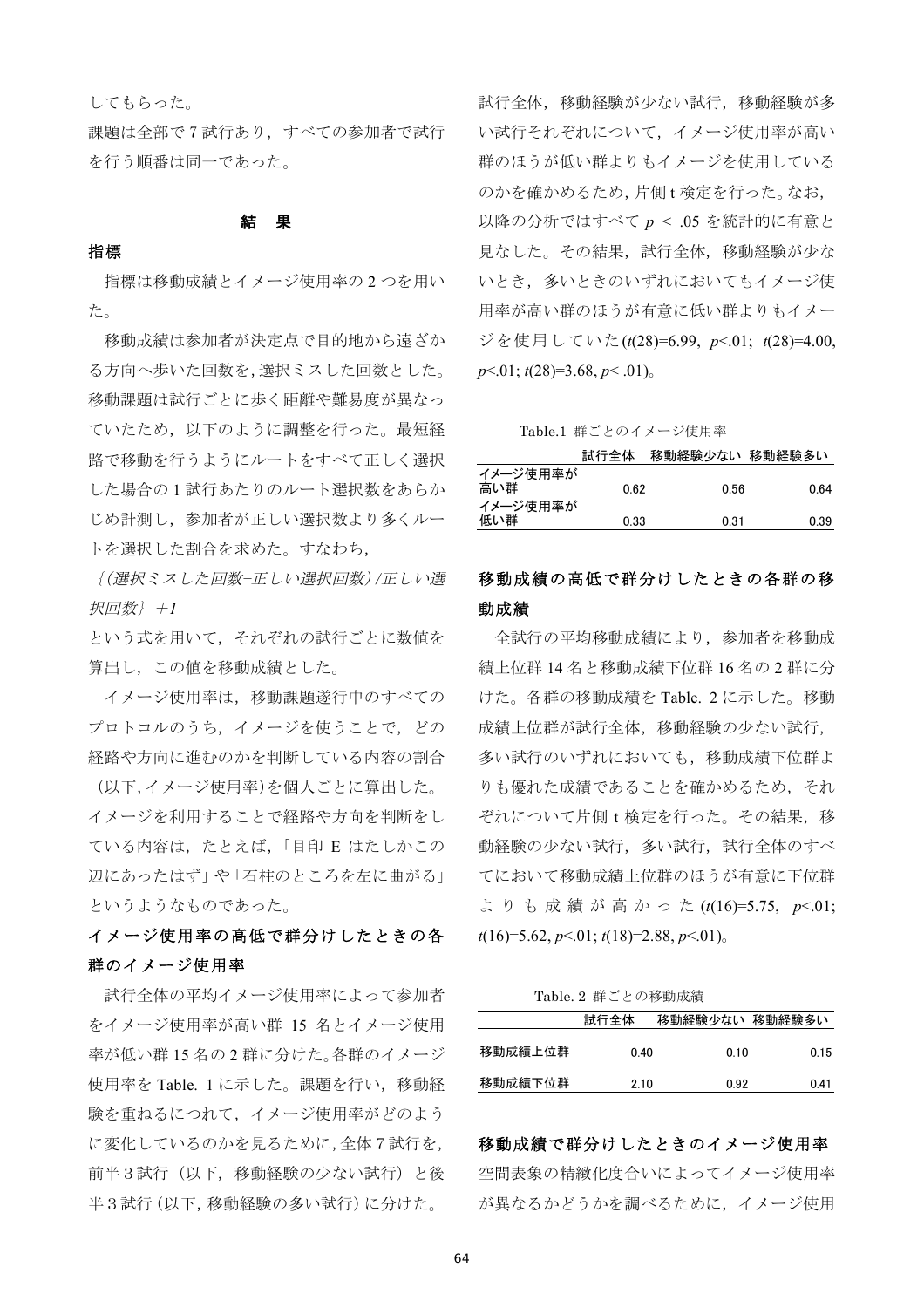率について 2 (群:移動成績上位群·移動成績下 位群) ×2 (試行:移動経験少ない·移動経験多 い)の2要因混合分散分析を行った(Fig. 1)。その 結果、群の主効果のみ有意で、移動成績下位群の ほうが移動上位群よりもイメージ使用率が高かっ た(F(1,28)=9.41, p <. 01)。試行の主効果や、群 と試行の交互作用はみられなかった。



Fig. 1 移動課題で群分けしたときのイメージ使用率

# イメージ使用率で群分けしたときの移動成績

イメージを利用することで空間表象の精緻化に 影響を及ぼすのかどうかを検討するため、イメー ジ使用率の高低で参加者を群分けし、移動成績に ついて 2(群:イメージ使用率が高い群・イメージ 使用率が低い群)×2 (試行:移動経験が少ない· 移動経験が多い)の2要因混合分散分析を行った (Fig. 2)。その結果, 試行の主効果が見られ, 移動 経験が多いときのほうが少ないときよりも移動成 績が優れていた(F(1.28)=7.86, p <. 05)。また、群 と試行の交互作用も見られた(F(1,28)=9.41, p<.01)。多重比較を行った結果,移動経験が少 ないときにイメージ使用率が低い群のほうが 高い群よりも移動課題の成績が優れていた (F(1.56)=5.73, p<.05)。また、イメージ使用率 が高い群は移動経験が多いほうが少ないとき よりも移動成績が優れていた(F(1.28)=13.17.  $p<01$ )



うちゅう 考え 察てる

本研究では、移動経験が少なく空間表象が十分 精緻化されていないときほど、移動時にイメージ が利用されるのかについて検討を行った。

移動成績下位群のほうが上位群よりも有意にイ メージ使用率が高かったことから、最短での移動 ができていない人ほどイメージを使う割合が高い ことが示された。ただし、最短での移動ができる 上位群でも下位群ほどではないにしろ、イメージ を使っていることから、イメージは最短でスムー ズに移動できないときに利用されると考えられる。 それでは、どのようなときにスムーズに最短で移 動できないのだろうか。これは、移動課題の特性 を考えてみると以下のように考えられる。

移動課題を達成するためには、なるべく最短の 経路を通らなければならないため、単に学習した 経路を再び通るだけでは不十分で、目印の位置関 係や経路のつながりを理解していなければならな かった。すなわち、精緻な空間表象を十分に獲得 できていなければ、最短での移動を行うことがで きず、移動課題を達成することはできなかった。 このことから、空間表象が十分に精緻化されてい ないときにイメージを使うと考えられる。

それでは、イメージはどのような機能を果たし ているのだろうか。イメージとは多感覚的体験の 意図的、意識的なシミュレーションの形態の一つ であるといわれている(Iachini, 2011)。たとえば, サッカー選手がボールを蹴る前にイメージを行う, あるいは、うまくゴールにボールが入らなかった 場合にゴールに入るイメージをするといったこと がある。このように、イメージには過去の体験に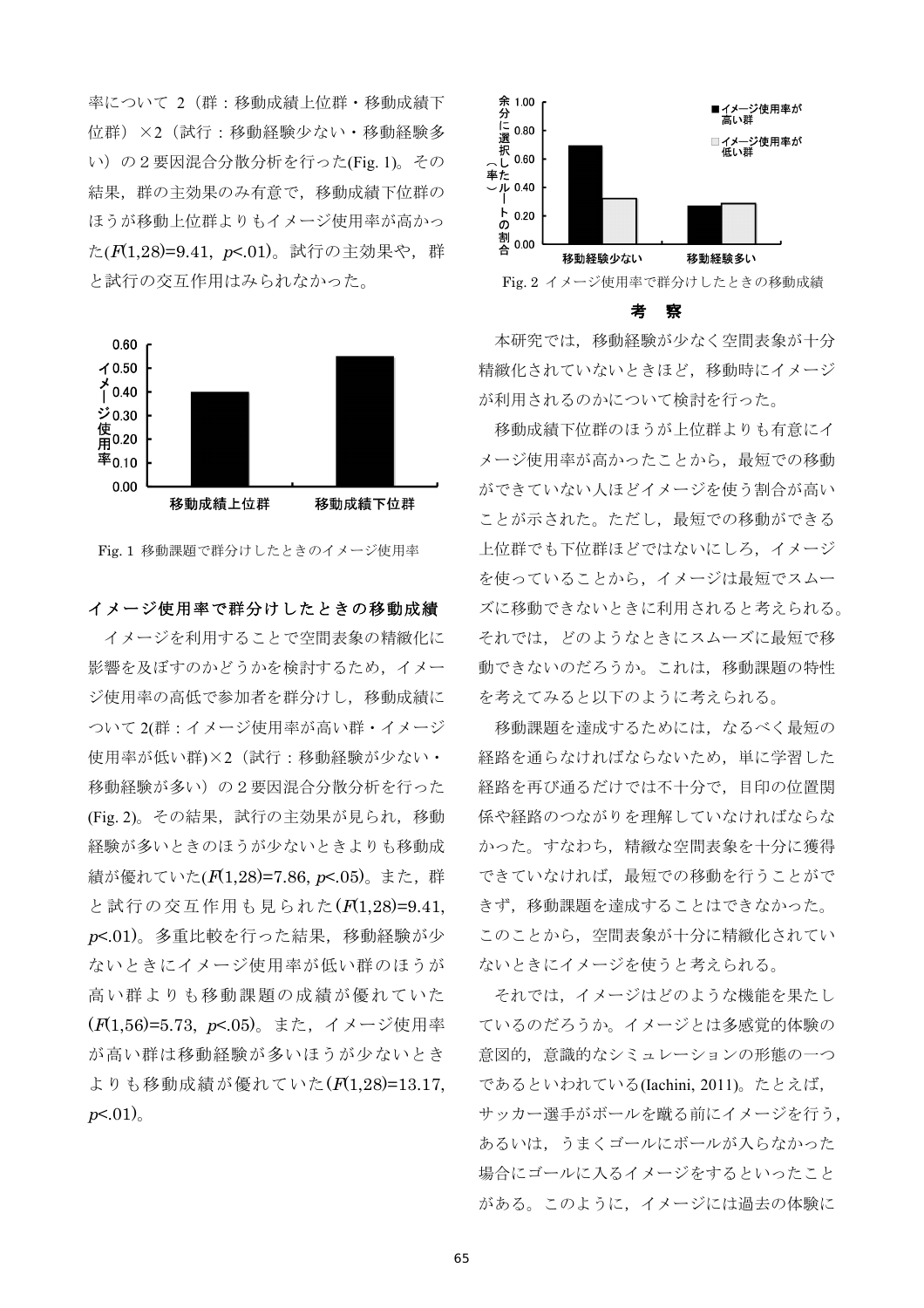基づいて特定の予測を行うことを助ける機能があ る。移動が困難なときにイメージを使うという結 果と、シミュレーションが意識化したものがイメ ージであるという先行研究の知見から、移動が困 難なときにはイメージを利用することで、頭の中 で、どの経路あるいは方向を進めばいいのかをシ ミュレートしていると考えられる。

また,空間表象を「イメージの地図」「心的地図」 「認知地図」などの言葉で表す研究者もいること  $\phi$  is ightharpoontriangleright and the 1962; Downs & Stea, 1973; Siegel & White, 1975), イメージを地図と同義で考 えると以下のようにイメージが利用されていると 考えられる。イメージの利用が少ない人はイメー ジを地図のように利用していて、移動しながら意 識的にイメージを行わなくても移動できるが、分 岐点でどちらに曲がれば良いかというような移動 にとって重要な判断をしなければならないときに 必要に応じてイメージを利用する。一方, イメー ジの利用が多い人は、初めての場所まで地図を見 ながら移動するようにイメージを利用すると考え られる。すなわち、イメージをすることでこまめ に現実空間と空間表象を照らし合わせ、表象内に ある情報が正しいかをチェックすると思われる。

次に, Fig. 2 で示されているように, 移動経験 が多いときのほうが移動成績が優れていたことか ら、空間表象は移動経験を積み重ねることで次第 に精緻になることが示された。この結果は、これ までの先行研究の結果と一致している(e.g., Siegel & White, 1975; Cousins, Siegel & Maxwell, 1983; Montello,  $1998$ ).

また、イメージ使用率によって群分けを行い, 移動経験に伴う移動成績を分析したところ、移動 経験が少ないときには、イメージ使用率が高い群 のほうが低い群よりも有意に成績が低かった。こ の結果は次のように解釈される。先述した通り, Fig. 1の結果より空間表象を十分に獲得してい ないときにはイメージを使うことが示唆された。 すなわち、スムーズに移動できない移動経験の少 ないときにイメージを使おうとしたことが示され た。また、移動経験が少ないときよりも多いとき のほうが移動成績が優れていたことから、移動経 験が少ないときは空間表象は十分に精緻ではない ことがわかる。つまり、移動経験が少ないときに は、イメージを使っても、イメージの元となる空 間表象が精緻ではない。したがって、スムーズに 移動できず,移動成績は悪くなったと考えられる。 一方、イメージ使用率が低い人は移動経験が多い ときと少ないときの移動成績に差が見られなかっ た。このことから、イメージ使用率が低い人は移 動経験が少ないときから十分に精緻な空間表象を 獲得していたと考えられる。そして、彼らは先述 したように、分岐点などの移動にとって重要なと きに確認程度にしかイメージを使っていなかった 可能性が考えられる。移動経験の少ないときから イメージ使用率の低い人は空間表象が精緻であっ たため、移動経験の少ないときにイメージ使用率 が高い群よりも移動成績が良く、また、イメージ の使用率は少なかったと考えられる。

イメージ使用率が高い人は、移動経験が少ない ときよりもの多いときのほうが移動成績が優れて いた。これは、移動経験を積み重ねることで空間 表象が次第に精緻になったため、移動経験が多い ときには移動成績がよくなったと考えられる。た だし、もし移動経験を積み重ねるだけで空間表象 が十分精緻化されているのであれば、移動経験が 多くなるとイメージ使用率が高い人もイメージ使 用率の低い人と同じように、確認程度にイメージ を利用すると思われる。すなわち、移動経験が多 くなるとイメージ使用率が高い群も低い群と同じ ように、あまりイメージを使わなくなるはずであ る。しかし、移動経験が増してもイメージ使用率 が高い群は低い群よりも有意に多くイメージを使 用していた(Table. 1)。このことから、イメージを 使用することも空間表象を精緻化するための何ら かの働きをしていた可能性がある。それではイメ ージは空間表象の精緻化のためにどのような役割